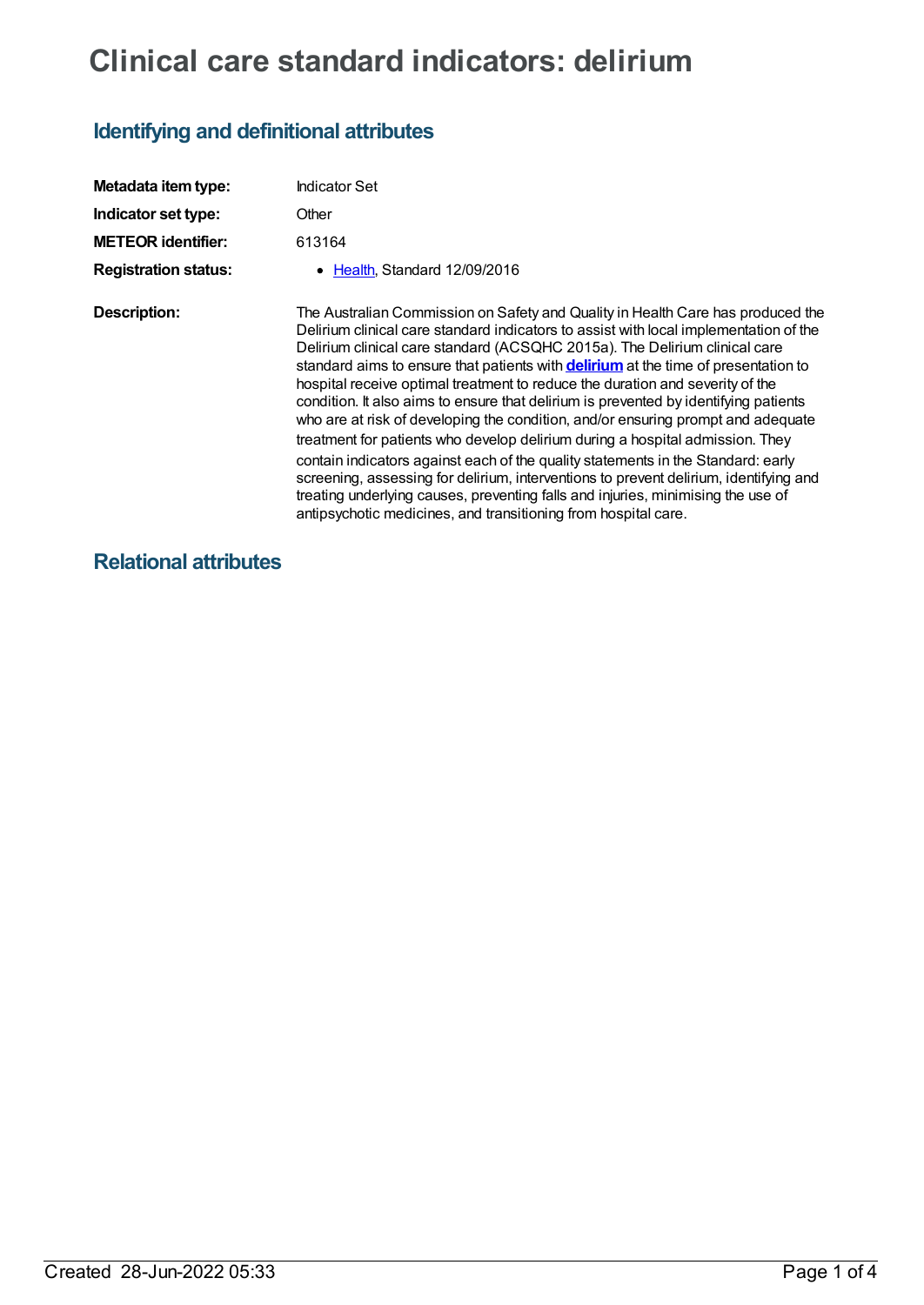#### **Related metadata references:**

See also Clinical care standard indicators: acute coronary [syndromes](https://meteor.aihw.gov.au/content/612027)

• [Health](https://meteor.aihw.gov.au/RegistrationAuthority/12), Standard 12/09/2016

See also Clinical care standard [indicators:](https://meteor.aihw.gov.au/content/627634) acute stroke

• [Health](https://meteor.aihw.gov.au/RegistrationAuthority/12), Recorded 14/03/2017

See also Clinical care standard indicators: [antimicrobial](https://meteor.aihw.gov.au/content/612216) stewardship

- Australian [Commission](https://meteor.aihw.gov.au/RegistrationAuthority/18) on Safety and Quality in Health Care, Retired 25/01/2022
- [Health](https://meteor.aihw.gov.au/RegistrationAuthority/12), Standard 12/09/2016

Has been superseded by Clinical care standard [indicators:](https://meteor.aihw.gov.au/content/745804) delirium 2021

• Australian [Commission](https://meteor.aihw.gov.au/RegistrationAuthority/18) on Safety and Quality in Health Care, Standard 09/09/2021

See also Clinical care standard [indicators:](https://meteor.aihw.gov.au/content/666572) heavy menstrual bleeding

- Australian [Commission](https://meteor.aihw.gov.au/RegistrationAuthority/18) on Safety and Quality in Health Care, Recorded 04/09/2018
- [Health](https://meteor.aihw.gov.au/RegistrationAuthority/12), Standard 17/10/2018

See also Clinical care standard [indicators:](https://meteor.aihw.gov.au/content/628043) hip fracture

- Australian [Commission](https://meteor.aihw.gov.au/RegistrationAuthority/18) on Safety and Quality in Health Care, Superseded 18/06/2018
- [Health](https://meteor.aihw.gov.au/RegistrationAuthority/12), Standard 12/09/2016

See also Clinical care standard [indicators:](https://meteor.aihw.gov.au/content/696424) hip fracture 2018

• Australian [Commission](https://meteor.aihw.gov.au/RegistrationAuthority/18) on Safety and Quality in Health Care, Standard 15/05/2018

See also Clinical care standard indicators: [osteoarthritis](https://meteor.aihw.gov.au/content/644256) of the knee

• [Health](https://meteor.aihw.gov.au/RegistrationAuthority/12), Standard 02/08/2017

**Outcome areas linked to this Indicator set:**

[Assessing](https://meteor.aihw.gov.au/content/627940) for delirium[Health,](https://meteor.aihw.gov.au/RegistrationAuthority/12) Standard 12/09/2016

Early [screening](https://meteor.aihw.gov.au/content/624393)[Health](https://meteor.aihw.gov.au/RegistrationAuthority/12), Standard 12/09/2016

Identifying and treating [underlying](https://meteor.aihw.gov.au/content/624402) causes[Health](https://meteor.aihw.gov.au/RegistrationAuthority/12), Standard 12/09/2016

[Interventions](https://meteor.aihw.gov.au/content/624397) to prevent deliriu[mHealth](https://meteor.aihw.gov.au/RegistrationAuthority/12), Standard 12/09/2016

Minimising use of [antipsychotic](https://meteor.aihw.gov.au/content/624408) medicine[sHealth](https://meteor.aihw.gov.au/RegistrationAuthority/12), Standard 12/09/2016

[Preventing](https://meteor.aihw.gov.au/content/624405) falls and pressure injuries[Health](https://meteor.aihw.gov.au/RegistrationAuthority/12), Standard 12/09/2016

[Transition](https://meteor.aihw.gov.au/content/624413) from hospital car[eHealth](https://meteor.aihw.gov.au/RegistrationAuthority/12), Standard 12/09/2016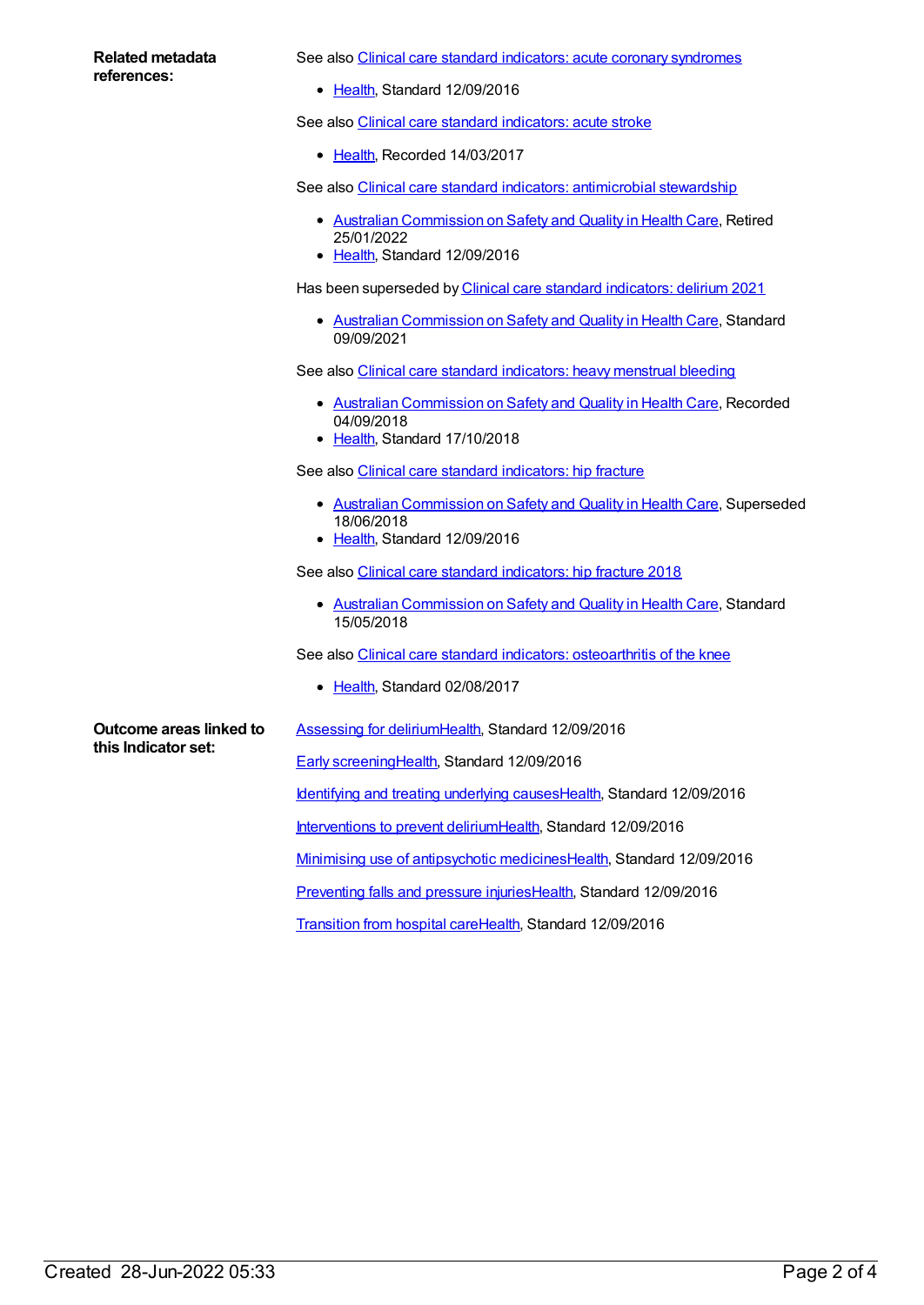**Indicators linked to this Indicator set:**

Delirium clinical care standard indicators: 1a-Evidence of local [arrangements](https://meteor.aihw.gov.au/content/627955) for cognitive screening of patients presenting to hospital with one or more key risk factors for delirium [Health](https://meteor.aihw.gov.au/RegistrationAuthority/12), Standard 12/09/2016

Delirium clinical care standard indicators: [1b-Proportion](https://meteor.aihw.gov.au/content/613168) of older patients undergoing cognitive screening within 24 hours of admission to hospital using a validated test [Health](https://meteor.aihw.gov.au/RegistrationAuthority/12), Standard 12/09/2016

Delirium clinical care standard indicators: [2a-Evidence](https://meteor.aihw.gov.au/content/627951) of training sessions undertaken by staff in the use of a validated diagnostic tool for delirium [Health](https://meteor.aihw.gov.au/RegistrationAuthority/12), Standard 12/09/2016

Delirium clinical care standard indicators: [2b-Proportion](https://meteor.aihw.gov.au/content/627938) of patients who screen positive for cognitive impairment at admission who are assessed for delirium using a validated diagnostic tool [Health](https://meteor.aihw.gov.au/RegistrationAuthority/12), Standard 12/09/2016

Delirium clinical care standard [indicators:](https://meteor.aihw.gov.au/content/628062) 2c-Rate of delirium among acute admitted patients [Health](https://meteor.aihw.gov.au/RegistrationAuthority/12), Standard 12/09/2016

Delirium clinical care standard [indicators:](https://meteor.aihw.gov.au/content/628080) 2d-Rate of delirium among acute admitted patients with onset during the hospital stay [Health](https://meteor.aihw.gov.au/RegistrationAuthority/12), Standard 12/09/2016

Delirium clinical care standard indicators: 3a-Evidence of local [arrangements](https://meteor.aihw.gov.au/content/628086) for implementing interventions to prevent delirium for at risk patients [Health](https://meteor.aihw.gov.au/RegistrationAuthority/12), Standard 12/09/2016

Delirium clinical care standard indicators: [4a-Proportion](https://meteor.aihw.gov.au/content/628103) of patients with delirium who have a comprehensive assessment to investigate cause(s) of delirium [Health](https://meteor.aihw.gov.au/RegistrationAuthority/12), Standard 12/09/2016

Delirium clinical care standard indicators: [4b-Proportion](https://meteor.aihw.gov.au/content/628100) of patients with delirium who receive a set of interventions to treat the causes of delirium, based on a comprehensive assessment [Health](https://meteor.aihw.gov.au/RegistrationAuthority/12), Standard 12/09/2016

Delirium clinical care standard indicators: 5a-Evidence of local [arrangements](https://meteor.aihw.gov.au/content/628096) for patients with delirium to be assessed for risk of falls and pressure injuries [Health](https://meteor.aihw.gov.au/RegistrationAuthority/12), Standard 12/09/2016

Delirium clinical care standard indicators: [5b-Proportion](https://meteor.aihw.gov.au/content/628106) of patients with delirium assessed for risk of falls and pressure injuries [Health](https://meteor.aihw.gov.au/RegistrationAuthority/12), Standard 12/09/2016

Delirium clinical care standard indicators: [5c-Proportion](https://meteor.aihw.gov.au/content/628108) of patients with delirium who have had a fall or a pressure injury during their hospital stay [Health](https://meteor.aihw.gov.au/RegistrationAuthority/12), Standard 12/09/2016

Delirium clinical care standard indicators: 6a-Evidence of local [arrangements](https://meteor.aihw.gov.au/content/628098) to ensure that patients with delirium are not routinely prescribed antipsychotic medicines [Health](https://meteor.aihw.gov.au/RegistrationAuthority/12), Standard 12/09/2016

Delirium clinical care standard indicators: [6b-Proportion](https://meteor.aihw.gov.au/content/628110) of patients with delirium prescribed antipsychotic medicines in hospital [Health](https://meteor.aihw.gov.au/RegistrationAuthority/12), Standard 12/09/2016

Delirium clinical care standard indicators: [7a-Proportion](https://meteor.aihw.gov.au/content/628112) of patients with current or resolved delirium who have an individualised care plan [Health](https://meteor.aihw.gov.au/RegistrationAuthority/12), Standard 12/09/2016

Delirium clinical care standard indicators: [7b-Proportion](https://meteor.aihw.gov.au/content/628114) of older patients with current or resolved delirium who are readmitted for delirium within 28 days [Health](https://meteor.aihw.gov.au/RegistrationAuthority/12), Standard 12/09/2016